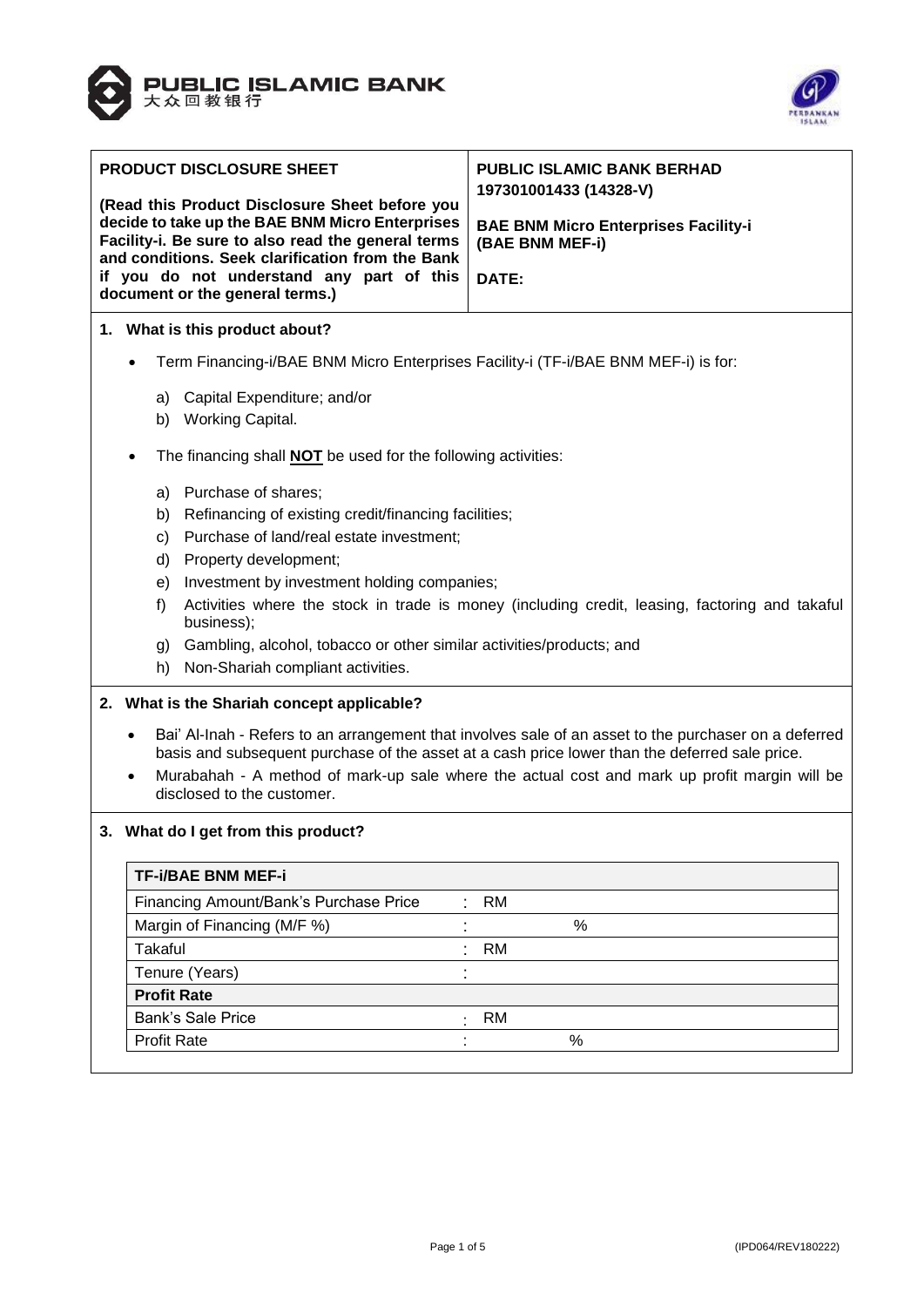



#### **4. What are my obligations?**

| Rate                                        | %)<br>(Profit Rate $=$ |
|---------------------------------------------|------------------------|
| Monthly instalment                          | RM                     |
| Total profit cost at the end of<br>vears    | RM                     |
| Total payment amount at the end of<br>vears | <b>RM</b>              |

# **5. What are the fees and charges I have to pay?**

- 5.1 Stamp Duty (if applicable)
	- As per the Stamp Act 1949 (Revised 1989).
- 5.3 Disbursement Fee
	- Include fees for registration of charge and other related charges.

For full list of fees and charges, please visit our website at [www.publicislamicbank.com.my.](http://www.publicislamicbank.com.my/)

# **6. What if I fail to fulfil my obligations?**

- 6.1 Unless otherwise stipulated under the respective type of facility, in the event of default the Bank reserves the right to impose the following:
	- a) For failure to pay any instalments of the facility(ies) from date of the first disbursement until the date of the maturity of the facility(ies), the *ta'widh* (compensation) rate that shall be applied is one per cent (1%) per annum on any overdue amount, or any such rate as approved by Bank Negara Malaysia.

Formula for *ta'widh* on overdue instalment(s) is as follows:

Overdue Instalment(s) X *Ta'widh* Rate X No. of Overdue Day(s) 365

b) Please take note that if your account remains in arrears and upon recall of the facility or brought to court for judgement before maturity date, late payment charge of 1% p.a. on the remaining outstanding balance will be imposed.

> Outstanding Balance X 1% p.a. X No. of Overdue Day(s) 365

c) For failure to pay any instalments and which failure continues beyond the maturity date of the facility(ies), the compensation rate that shall be applied is the Bank's Average Financing Rate\* (AFR) on the outstanding balance or any such rate as approved by Bank Negara Malaysia.

The formula for late payment charge after maturity is as follows:

Outstanding Balance X AFR X No. of Overdue Day(s) а в село во село во село во село во 1965 година, во 1965 година, постојата на 1965 година, кои 1965 година, по

 Also known as "Combined Rate" which consist of two (2) elements namely *ta'widh* and *gharamah*. *Ta'widh* refers to the amount that may be compensated to the Bank based on actual loss incurred due to default while *gharamah* refers to the penalty charged on the defaulters over and above the *ta'widh*.

d) The Bank shall not compound the compensation payable to the principal amount/financing amount.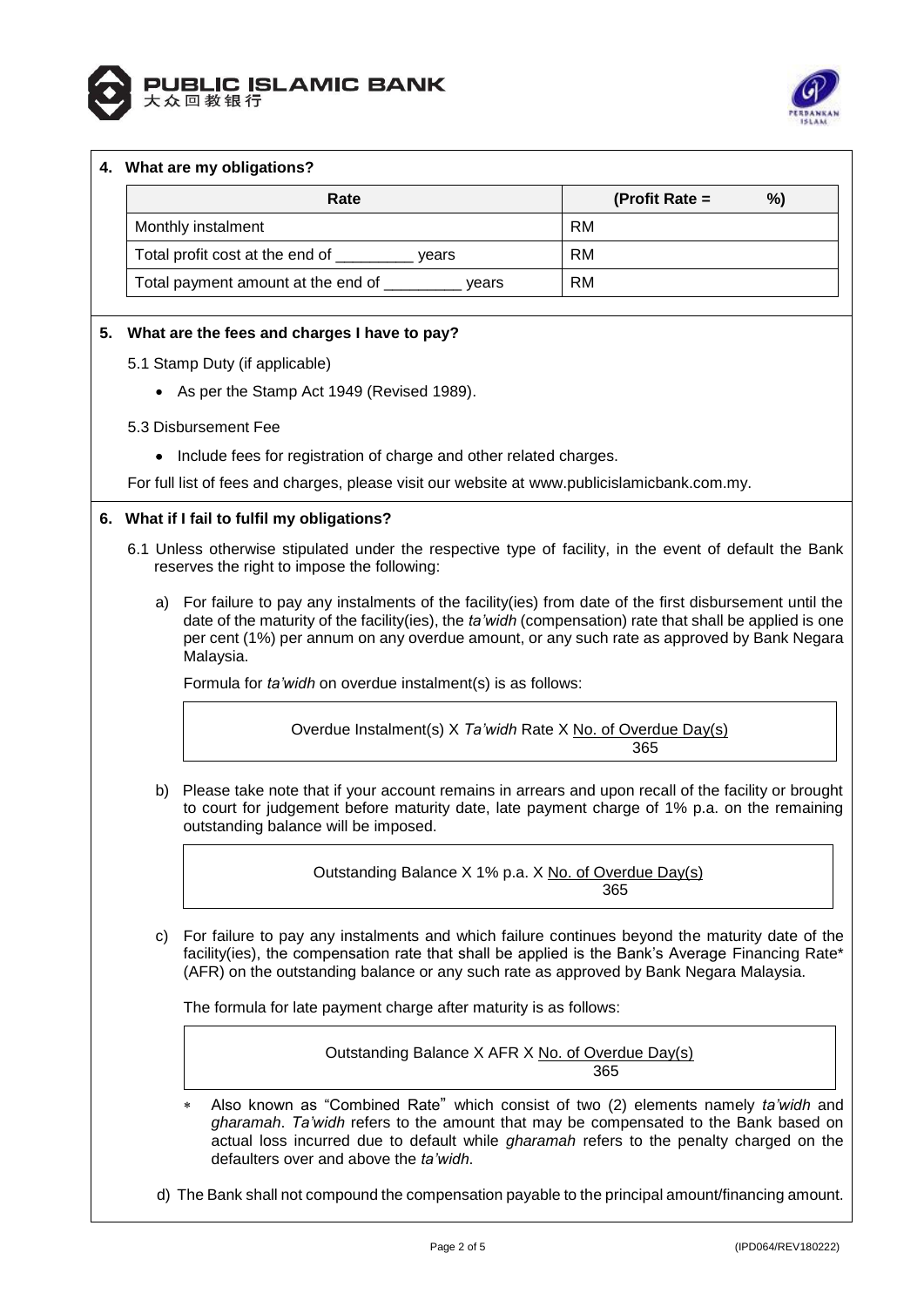



## **6. What if I fail to fulfil my obligations?, cont.**

- 6.2 The Bank has the right at any time without notice to you to debit your Current/Savings Account with us towards payment of the monthly payment of the financing and any other charges and/or fees incurred in the granting of the financing including Takaful contribution, quit rent, assessment, cost of an updated/revised valuation reports, fees for searches, legal fees for preparation and perfection of security documents by Bank's solicitors, legal costs incurred in relation to enforcement of security recovery cost and any other cost or expenses incidental thereto.
- 6.3 The financing tenure shall be up to five (5) years or such other term as determined by Bank Negara Malaysia.
- 6.4 If the financing tenure extends into retirement, you are to advise us on your plans to service the monthly payment after your retirement.
- 6.5 You are to furnish us all relevant information regarding financing taken from all financial institutions, cooperatives, building societies, credit companies and merchants that provide credit sales, etc. and to fully and accurately disclose material information that has a bearing on our financing decision. Failure by you to disclose essential and correct information in the financing application as well as the consequences of providing incomplete or incorrect information may lead to a higher financing rate or rejection of your financing application.
- 6.6 Legal action will be taken if you fail to respond to reminder notices.
- 6.7 Legal action against you may affect your credit rating leading to financing being more difficult or expensive to you.
- 6.8 Under specific circumstances where the customer is not contactable, the Bank's obligation is considered to be fulfilled if such notice has been sent to the last known address of the customer at least seven (7) calendar days in advance.

#### **Other terms and conditions**

- 1) You may select to use Bank's panel lawyers/Takaful operators/valuers.
- 2) On case to case basis depending on your credit assessment by the Bank, you may be required to provide a guarantor.

#### **7. What if I fully settle the financing before its maturity?**

- The Bank will offer lesser rebate (ibra') on the remaining unearned profit.
- Rebate (Ibra') refers to an act by a person relinquishing his rights to collect payment due from another person. The bank may grant rebate (ibra') to customers of a sale based financing who settled their facility prior to the agreed settlement period as stipulated in the agreement.
- Calculation Example:

| a) Rebate (Ibra')               | $=$ Deferred profit - Early settlement charges                                                                                      |
|---------------------------------|-------------------------------------------------------------------------------------------------------------------------------------|
| Example                         | $=$ RM98,167.98 - RM0.00                                                                                                            |
|                                 | $=$ RM98,167.98                                                                                                                     |
| b) Settlement amount<br>Example | $=$ Outstanding selling price + Instalments due - Rebate (Ibra')<br>$=$ RM267,766.53 + RM2,028.53 - RM98,167.98<br>$=$ RM171,627.08 |

No Early Settlement Fee will be charged.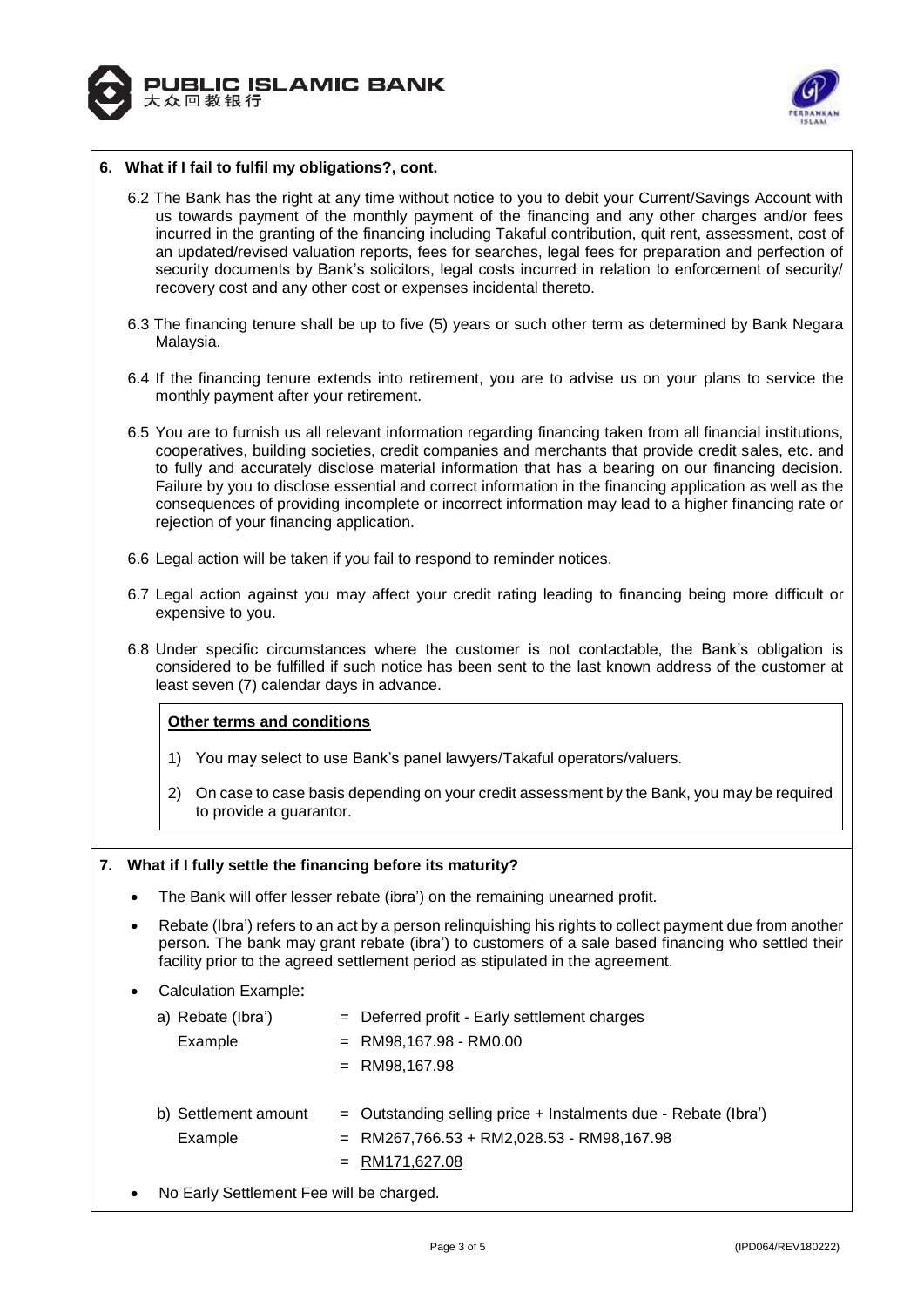



# **8. Do I need any Takaful coverage?** Mortgage Reducing Term Takaful (MRTT)  $\begin{array}{ccc} 1 & 1 & N_0 \end{array}$ Business Financing Term Takaful (BFTT)  $\qquad \qquad$  [ ] Yes [ ] No Fire/House Holder/House Owner Takaful [ ] Yes [ ] No Note: The customer can refer to the Branch on the list of panel Takaful operators. The Bank may provide quotations for any compulsory Takaful offered by the Bank's panel of Takaful operators but the customer is free to use the service of non-panel Takaful operators. However, only the amount from Takaful providers approved by the Bank may be financed. **9. What are the major risks?** In the event that the Government of Malaysia vary or amend any terms and conditions including the amount of guarantee, the Bank reserves the right to cancel the facilities or restructure the facilities subject to the new terms and conditions. **10. What do I need to do if there are changes to my contact details?** It is important that you inform us (written notice to be sent to the account holding branch) of any change in your contact details to ensure that all correspondences reach you in a timely manner. **11. Where can I get assistance and redress?** If you have difficulties in making payments, you should contact us earliest possible to discuss payment alternatives. If you wish to complain on the products or services provided by us, you may contact us at: **Public Islamic Bank Berhad 25th Floor, Menara Public Bank 146 Jalan Ampang 50450 Kuala Lumpur Telephone** : 1-800-22-5555 **Fax** : 03-2162 2224 **E-mail** : islamicbkg@publicislamicbank.com.my **Website** : https://www.publicislamicbank.com.my Alternatively, you may seek the services of Agensi Kaunseling dan Pengurusan Kredit (AKPK), an agency established by Bank Negara Malaysia to provide free services on money management, credit counselling, financial education and debt restructuring for individuals. You can contact AKPK at: **Tingkat 8, Maju Junction Mall 1001, Jalan Sultan Ismail 50250 Kuala Lumpur Telephone** : 03-2616 7766

**E-mail** : enquiry@akpk.org.my